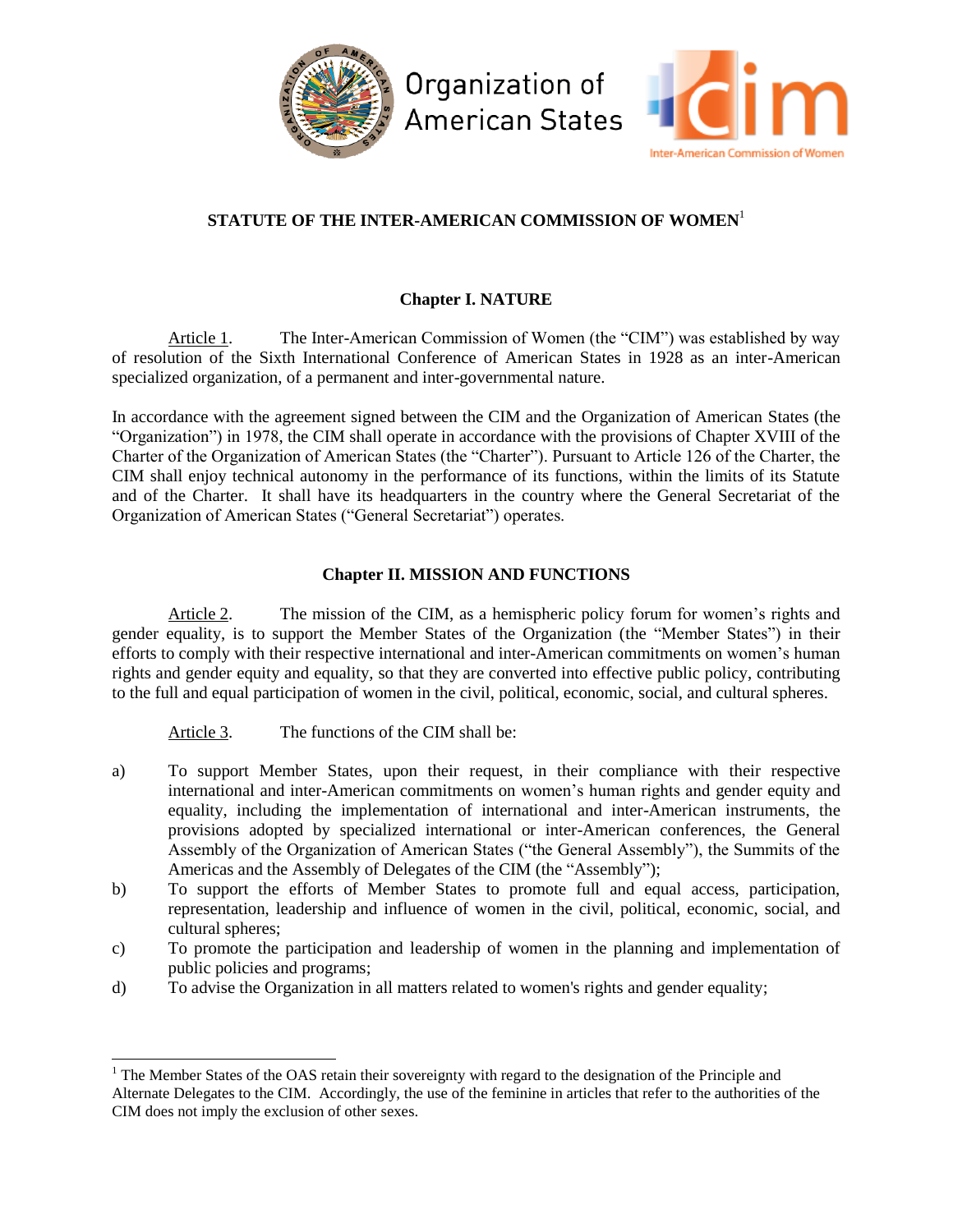- e) To collaborate with Member States, other international organizations, civil society groups, academia and the private sector in support of women's rights and gender equality in the hemisphere;
- f) To report, on an annual basis, to the General Assembly on the work of the CIM, including relevant aspects of the status of women in the hemisphere, on progress made in terms of women's human rights and gender equity and equality and on specific issues of concern in these areas, and to elevate concrete recommendations to the Member States in relation to the above;
- g) To contribute to the development of international and inter-American jurisprudence on women's human rights and gender equity and equality;
- h) To foster the formulation and adoption of inter-American instruments for the recognition of women as rights holders and agents of democracy;
- i) To promote the adoption or adaptation of the necessary legal measures to eliminate all forms of discrimination against women.

#### **Chapter III. STRUCTURE**

Article 4. In order to fulfill its mission and carry out its functions, the CIM shall have the following structure:

- a) The Assembly of Delegates;
- b) The Executive Committee;
- c) The Presidency and Vice-Presidencies;
- d) The Delegates;
- e) The Executive Secretariat;

#### **Chapter IV. DELEGATES**

Article 5. The CIM shall be composed of one Principal Delegate from each Member State, accredited by the government thereof and communicated to the Secretary General of the Organization, who will circulate such notice to the members of the CIM.

Each government may appoint such Alternate Delegates as it considers advisable and may if necessary appoint an Interim Principal Delegate.

The Principal Delegate shall be a national of, and reside in, the country she represents. She shall be the head of the national mechanism or other governmental authority of the highest level responsible for the advancement of women and gender equality in the national and/or international sphere, in accordance with the domestic structure and legal system. In the absence of such a national mechanism or governmental authority, the Principal Delegate shall be a government official whose duties include responsibility for gender equality, at a level corresponding to that of other Principal Delegates.

The Principal Delegate or her designate shall act as liaison between the Executive Committee, authorities of her government, and other organizations that relate to matters that concern the CIM. All communications shall be sent through the corresponding Permanent Mission to the OAS.

Article 6. At the request of the CIM, the Secretary General of the Organization shall request the Member States to accredit a Delegate to the CIM whenever such Member State's representation in the CIM becomes vacant.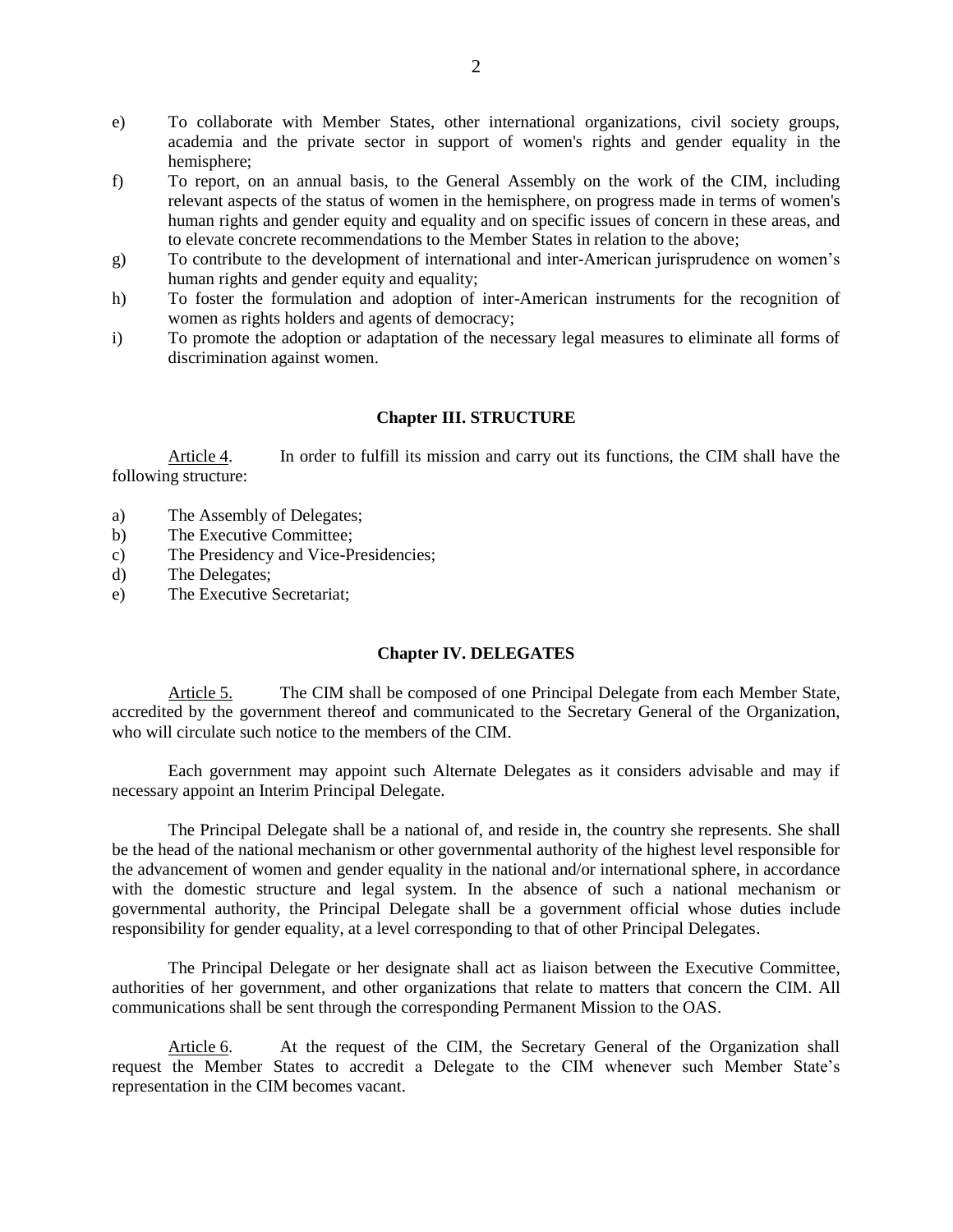Article 7. The honoraria and travel and other expenses required for the delegates to participate in the Assemblies and in other activities of the CIM shall be provided by the respective governments.

Article 8. When special assignments are entrusted to the CIM by the Organization, the General Secretariat shall defray the expenses in accordance with the General Standards to Govern the Operations of the General Secretariat and the budget allocations approved by the General Assembly.

## **Chapter V. ASSEMBLY OF DELEGATES**

Article 9. The CIM shall hold regular Assemblies every three years and special Assemblies on the dates and under the conditions determined by the Executive Committee in accordance with the provisions of the Regulations of the Inter-American Commission of Women (the "Regulations").

These Assemblies shall adopt policy and action programs reflecting the strategic direction and policy goals of the CIM, as prepared by the Executive Committee in consultation with the Member States.

Article 10. The participation of CIM Delegates in regular or special assemblies requires their timely accreditation before the Organization.

Article 11. Each Member State will have the right to one vote.

Only Principal or Alternate Delegates to the CIM who have been duly accredited to the Assembly shall be entitled to vote in such Assembly.

Article 12. The site for the Assemblies shall be set by the Assemblies themselves, in accordance with offers received by the Member States or, failing that, by the Executive Committee.

Should such an invitation not be issued, the Assembly shall be held at the headquarters of the CIM.

Article 13. The government of a State that has accredited a Permanent Observer to the Organization may also accredit an Observer to the CIM.

For this purpose, the government may accredit the person or persons it designates to carry out these duties by addressing a note to the President of the CIM

### **Chapter VI. PRESIDENCY AND VICE-PRESIDENCIES**

Article 14. The CIM shall elect its President from among the Principal Delegates of the Member States, taking into account the principles of rotation and equitable geographic representation.

Article 15. The President shall be elected by an absolute majority of the Delegates of the Member States that are accredited to the Assembly at which the voting takes place. The election shall be held at the regular Assembly held in the year in which the President's term of office expires or at a special Assembly convoked for that purpose.

Article 16. The Executive Committee shall include a maximum of three Vice-Presidents, determined by the number of candidacies, who shall be elected at the same Assembly at which the President of the CIM is elected, in the same manner, and for the same term of office, and taking into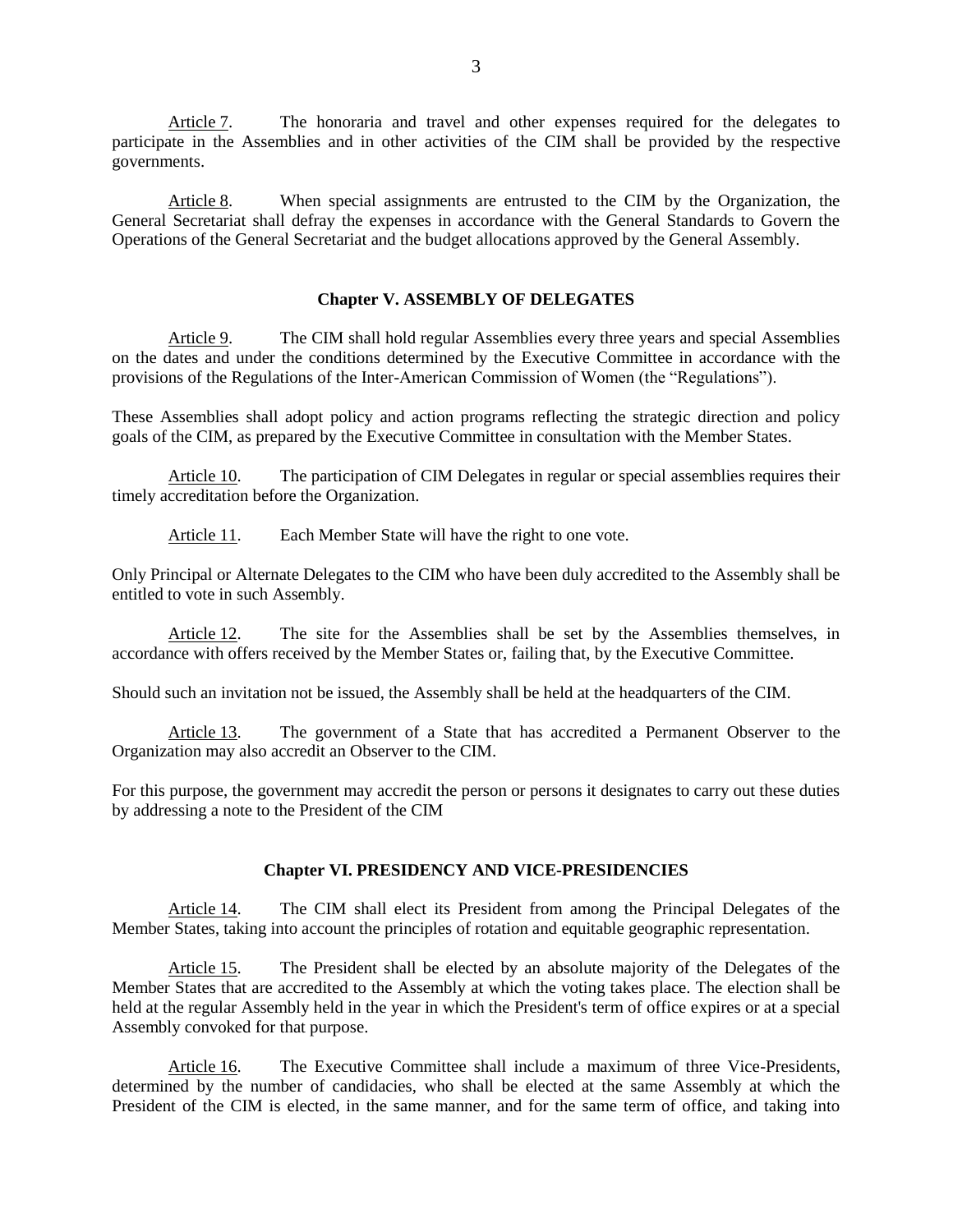consideration the principles of rotation and equitable geographic representation, and shall have the same status within the Executive Committee.

Article 17. The President and Vice-Presidents shall hold office for a three-year term.

Article 18. The President and Vice Presidents are elected to serve as representatives of their respective Member States and not in a personal capacity.

Article 19. If the President should for any reason be unable to serve in her post, the Executive Committee shall elect, by an absolute majority, one of the Vice-Presidents as Interim President, to serve until a new President is appointed or elected.

The Member State that occupies the Presidency will have a period of not more than ninety (90) business days to accredit a new President to the CIM or to notify the CIM of its intention to continue with the Presidency or to resign the position.

If, during that period, neither of the first two situations has occurred, or the third has occurred, the Interim President shall assume the Presidency until the conclusion of the mandate.

In the event that one of the Vice-Presidents assumes the office of President, she shall assume all the rights and duties of that office and shall serve until the end of the term.

Article 20. In the event that the Interim President assumes the Presidency, the Executive Committee will elect, by an absolute majority, a new Vice-President from among its members, taking into consideration the principles of rotation and equitable geographic representation.

Article 21. A Vice-President holding the office of President may be elected to the post of President for the following term, provided the vacancy occurs during the second half of the previous term.

Article 22. If a Vice-President should for any reason be unable to serve in her post, the Member State that occupies that Vice-Presidency will have a period of not more than ninety business (90) days to accredit a new Vice-President to the CIM or to notify the CIM of its intention to continue with the Vice-Presidency or to resign the position.

If, during that period, neither of the first two situations has occurred, or the third has occurred, the Executive Committee shall elect a new Vice-President from among its members, who will serve until the conclusion of the mandate.

Article 23. In the event that the offices of the President and the Vice-Presidents fall vacant simultaneously, the Executive Committee shall appoint, by an absolute majority, one of its members as Interim President, to serve until a new election is held.

Within ninety days after the appointment of an Interim President, the Executive Committee shall convene a special Assembly to elect officers for all positions.

If, however, the next regular meeting of the Assembly is scheduled to be held within one hundred and eighty days after the vacancies occur, the special meeting of the Assembly referred to in the preceding paragraph shall not be convoked. In this case, the Interim President shall continue to perform the duties of President of the CIM until the vote at the next regular meeting of the Assembly.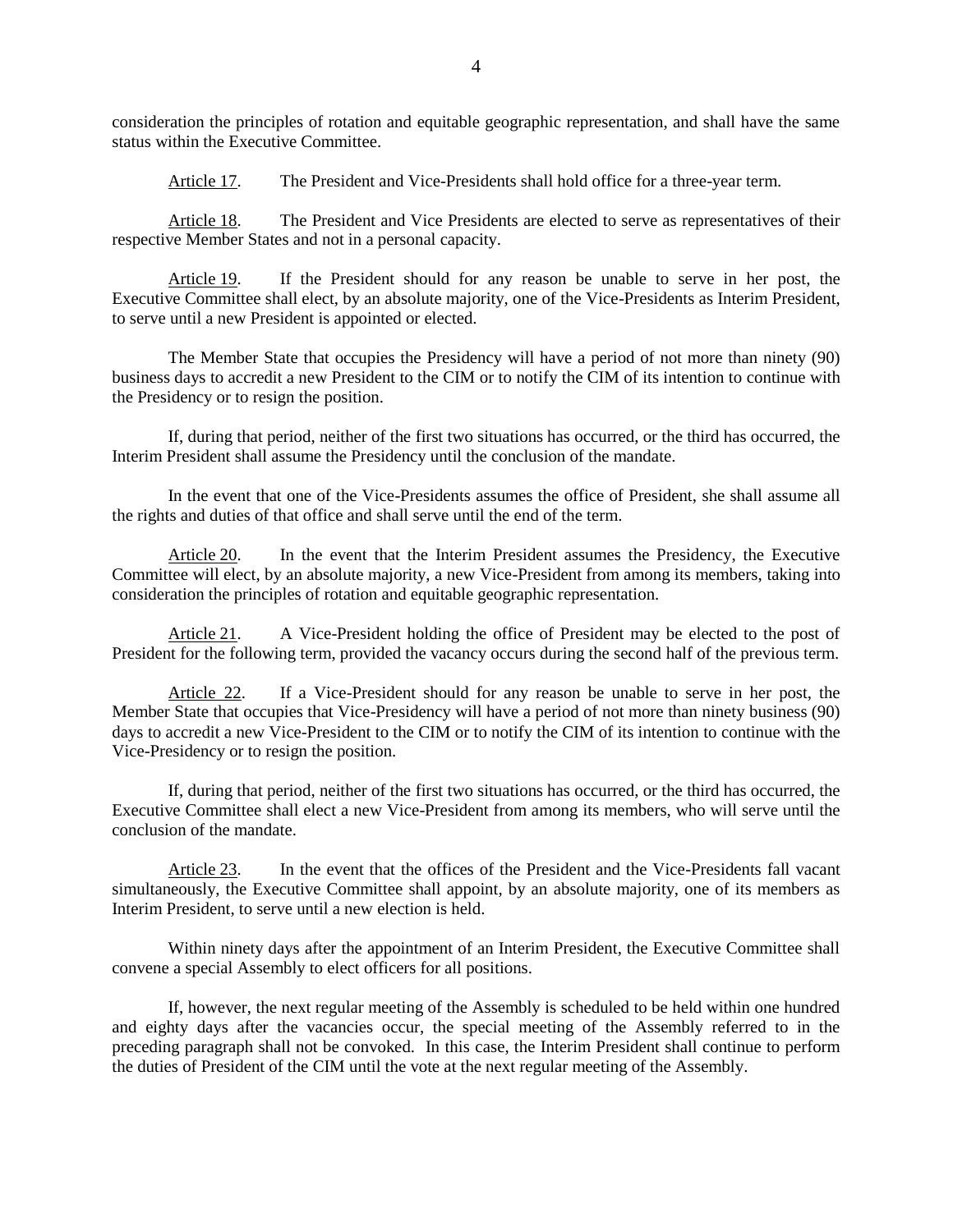Article 24. In compliance with the mandate given to her by the Assembly, the President shall have the fullest political authority to direct the activities of the CIM and shall have the following duties and functions:

- a) To legally represent the CIM;
- b) To comply with and enforce the provisions of the legal instruments that govern the CIM and the decisions of its Assemblies, the Executive Committee, and the General Assembly;
- c) To present the program of work of the CIM and to prepare the preliminary draft agenda for meetings of the Assembly, to be approved by the Executive Committee;
- d) To monitor the fulfillment of the duties of the CIM and to this end, to establish guidelines for the Executive Secretariat to carry out the overall policy of the CIM and its program of work;
- e) To preside over the regular and special Assemblies held at the headquarters of the CIM;
- f) To temporarily preside over Assemblies held outside the headquarters of the CIM, until the presiding officer of such Assembly has been elected;
- g) To convene and preside over the meetings of the Executive Committee, and to sign its minutes;
- h) To report to the Delegates on all activities of the CIM, especially when those activities take place in their respective countries;
- i) To address, on matters relating to the activities of the CIM, the governments of the Member States; the Permanent Council and other pertinent entities of the Organization; the General Secretariat; Permanent Observers to the Organization accredited to the CIM; international organizations; institutions interested in the goals of the CIM, and governments that have cooperative relations with the Organization. The communications addressed to the governments shall be sent simultaneously to their respective Delegates and to their Permanent Missions;
- j) To represent the CIM at meetings of the United Nations Commission on the Status of Women, at meetings of other international, regional, and sub-regional organizations, and at any other public or official event that is relevant to the work of the CIM; and to submit a corresponding written report to the Executive Committee and to the CIM.
- k) To submit to the Secretary General of the Organization for consideration, in accordance with Article 112 (c) of the Charter, the preliminary proposed program-budget of the CIM, as approved by the Executive Committee, and to transmit it in a timely manner to the Delegates;
- l) To receive and submit to the Executive Committee reports prepared by the Executive Secretariat on the financial statements of its regular funds and other resources of the CIM;
- m) To present annual reports to the General Assembly on the activities of the CIM and on its annual budget and accounts, in accordance with Article 127 of the Charter;
- n) To negotiate donations and bequests to the CIM in accordance with applicable rules and regulations of the General Secretariat;
- o) To urge the governments of the Member States, when forming their delegations, to seek parity between women and men;
- p) To contribute to any project documents, programs and initiatives in which the CIM could play a role, from their inception, and submit them to the Executive Committee for their approval and to monitor their implementation;
- q) To perform all other duties entrusted to her by the Assembly and by the Executive Committee;
- r) The President may temporarily delegate these duties and functions to any Vice-President.

## **CHAPTER VII. THE EXECUTIVE COMMITTEE**

Article 25. The Executive Committee shall serve as the political representative of the CIM, and shall be composed of the President, a maximum of three Vice-Presidents and the Delegates of the five Member States elected to the Committee.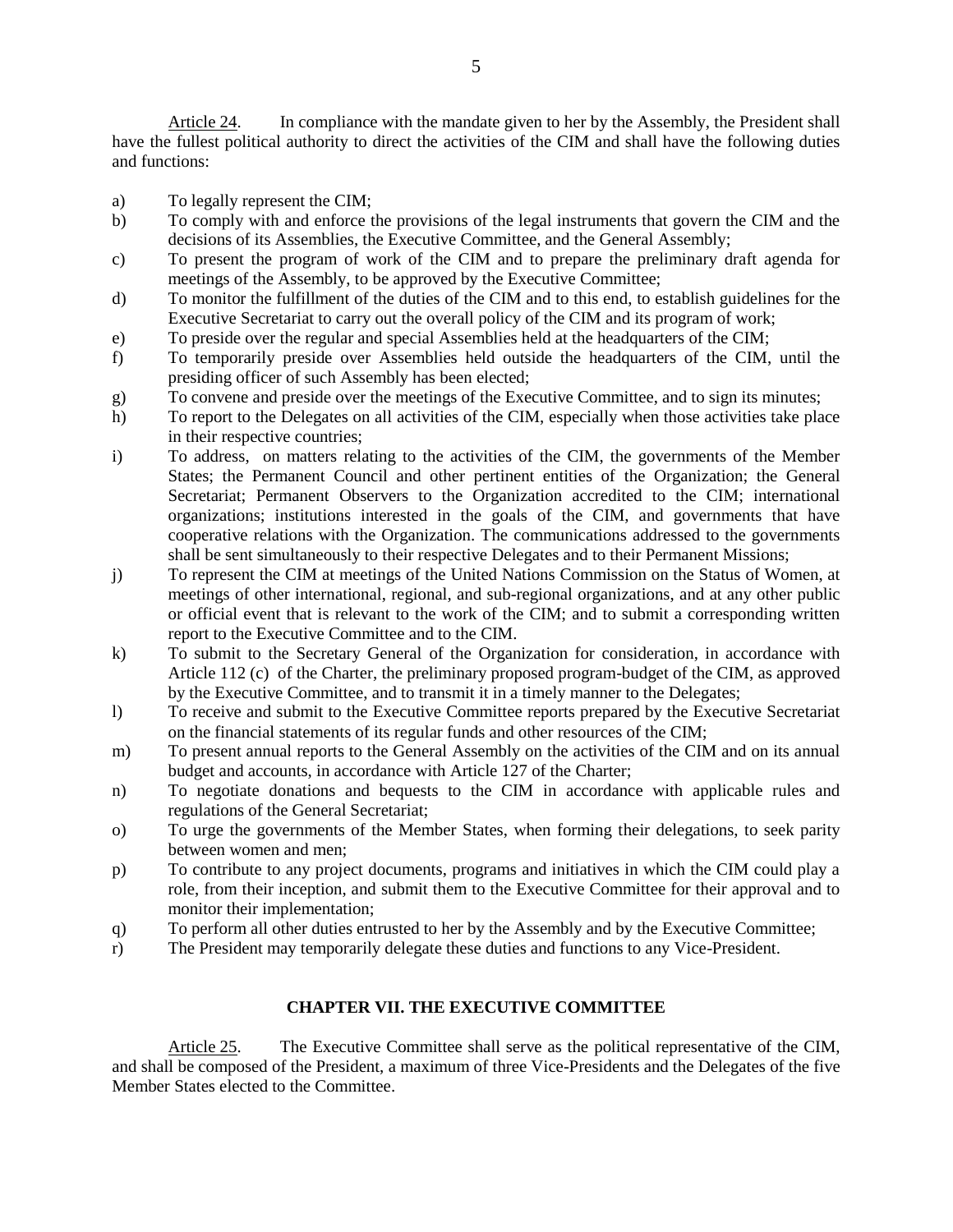The Member States making up the Executive Committee shall be elected for a three-year term, at the same time and under the same conditions as the election of the President and Vice-Presidents and may not be reelected to the same office for the immediately following term.

The Executive Committee shall meet, at least twice a year, virtually or in person, at the Headquarters of the CIM or in any Member State.

The Regulations will stipulate the budgetary provisions related to the Executive Committee

Article 26. No Member State may run for more than one elective office in any one term.

Article 27. During the interval between Assemblies, the Executive Committee shall perform the following functions:

- a) Adopt the measures necessary to carry out pertinent recommendations of the General Assembly and of the Permanent Council of the Organization, as well as decisions of the Assembly;
- b) Make preparations for holding the regular and special Assemblies;
- c) Draw up the draft agenda for the Assembly and transmit it to the governments of the member states and to the Delegates in accordance with the procedure set forth in the Regulations;
- d) Study and approve the annual work program of the CIM, including all technical training programs, seminars, projects, operation plans and other activities, together with those of the Executive Secretariat, which shall be transmitted to the General Secretariat for the preparation of the section part of the preliminary proposed program-budget of the Organization that refers to the CIM;
- e) Approve the preliminary proposed program-budget of the CIM;
- f) In the interval between Assemblies, take any necessary decisions that are too urgent to allow for consultation with all the Delegates;
- g) Approve the reports of the CIM presented to the General Assembly, pursuant to Article 127 of the OAS Charter, and to the United Nations Commission on the Status of Women at its regular meetings.
- h) Authorize the President to negotiate donations and bequests to the CIM in accordance with applicable rules and regulations of the General Secretariat;
- i) Delegate to the President those powers and functions it may deem appropriate.

## **Chapter VIII. EXECUTIVE SECRETARIAT**

Article 28. The office of the Executive Secretariat shall be under the responsibility of an Executive Secretary, who shall be a person of independence and recognized trajectory and competence in the field of human rights and gender equality.

Article 29. The Executive Secretary shall be appointed by the Secretary General of the Organization from the list of three finalists identified by the Executive Committee in accordance with Article 30. The term in office of the Executive Secretary shall be four years and her/his appointment may be renewed by the Secretary General, in consultation with the Executive Committee, for a subsequent four year term. The Executive Secretary may be removed from office by the Secretary General, in consultation with the Executive Committee and upon informing the Member States of the reasons for such removal.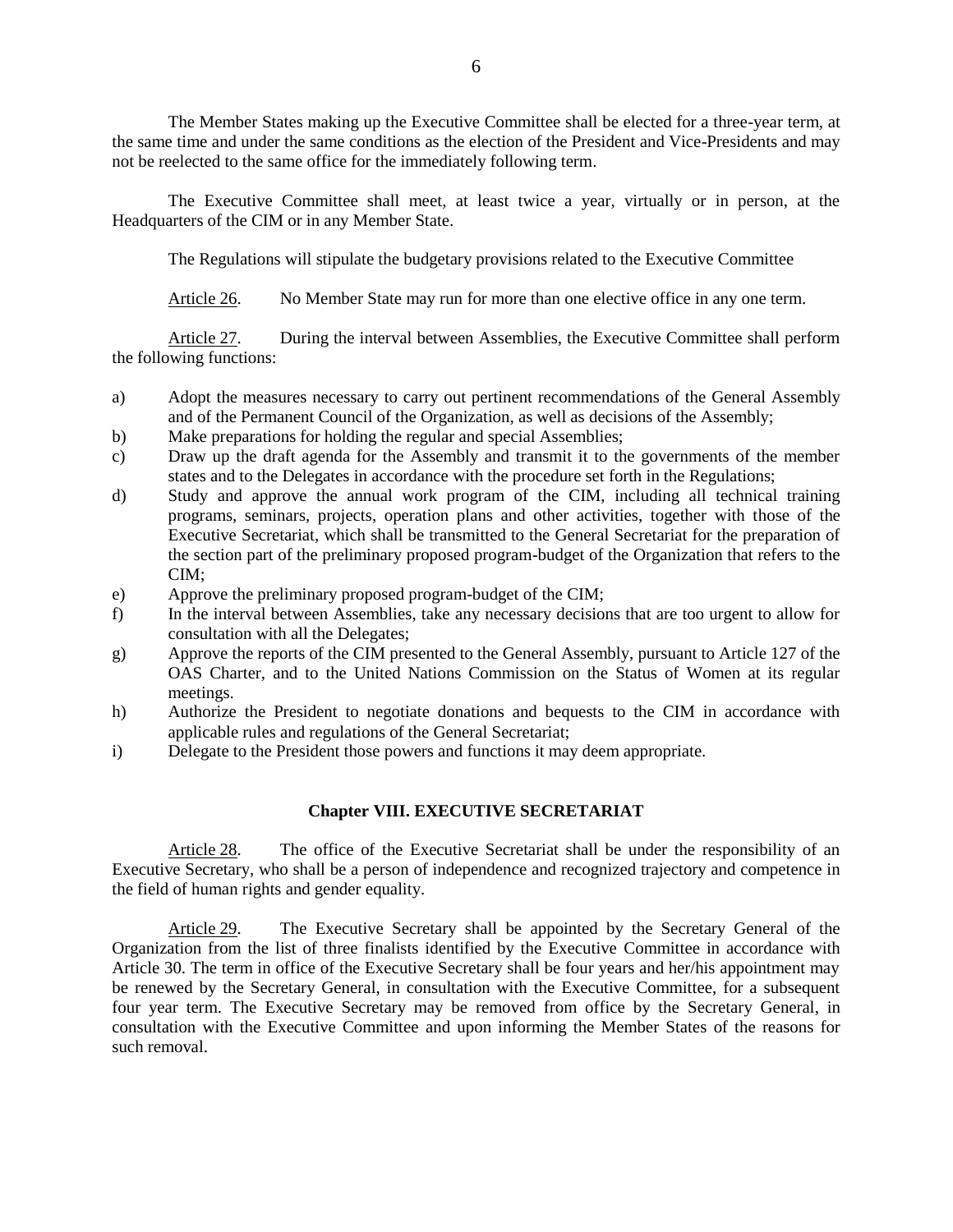Article 30. The Executive Committee shall undertake the following internal procedure to identify the best qualified candidates for the position of Executive Secretary to make up the shortlist of three candidates that it will transmit to the Secretary General:

- a) At least six months before the conclusion of the mandate of the Executive Secretary, the Executive Committee shall open a public competition to fill the vacancy, publicizing the criteria and qualifications for the office and description of the functions and duties to be fulfilled. The notice of convocation of the competition shall be published for a period of thirty days on the Website of the OAS, under the section of Employment Opportunities and on the Webpage of the CIM.
- b) The Executive Committee shall review the applications received and interview those candidates that it considers best qualified for the positon. The curriculum vitae of each person interviewed shall be published on the Webpage of the CIM for a period of thirty days, with a view to receiving observations on the candidates from the Member States and civil society.
- c) The Executive Committee shall select, by majority, three finalists, whose applications shall make up the shortlist to be sent to the Secretary General, including all documentation presented by the candidates, cover letter, curriculum vitae, and any other relevant information, and with the observations that it considers pertinent.
- d) Prior to and during their period of appointment, the Executive Secretary shall disclose to the Executive Committee any interest which may be considered to be in conflict with the exercise of her or his functions.

Article 31. The Executive Secretariat shall employ technical staff specializing in gender, planning and programming, research, team work, and other fields as required by the needs of the CIM and of the triennial program of work.

Article 32. The Executive Secretariat shall perform the administrative, technical, and executive functions of the CIM, in coordination with the President of the CIM:

- a) It shall prepare the draft strategic plans and triennial programs of work, to be adopted by the Executive Committee and Assembly, keeping in mind the commitments adopted by the Member States of the OAS in other regional mechanisms that address the issue of women's human rights and gender equity and equality;
- b) It shall prepare draft project proposals, to be approved by the Executive Committee;
- c) It shall provide the General Secretariat with the necessary inputs to prepare its budget, which shall be approved by the General Assembly.

The Executive Secretariat shall operate out of the offices of the General Secretariat of and in accordance with applicable rules and regulations, pursuant to the *Agreement between the Organization or American States and the Inter-American Commission of Women* (1978), contemplated in Article 128 of the Charter, and other applicable agreements.

### **Chapter IX. AMENDMENTS TO THE STATUTE**

Article 33. Amendments to this Statute must be approved by the Assembly. Amendments must be adopted by a two-thirds majority of the Delegates accredited to the Assembly at which such vote takes place.